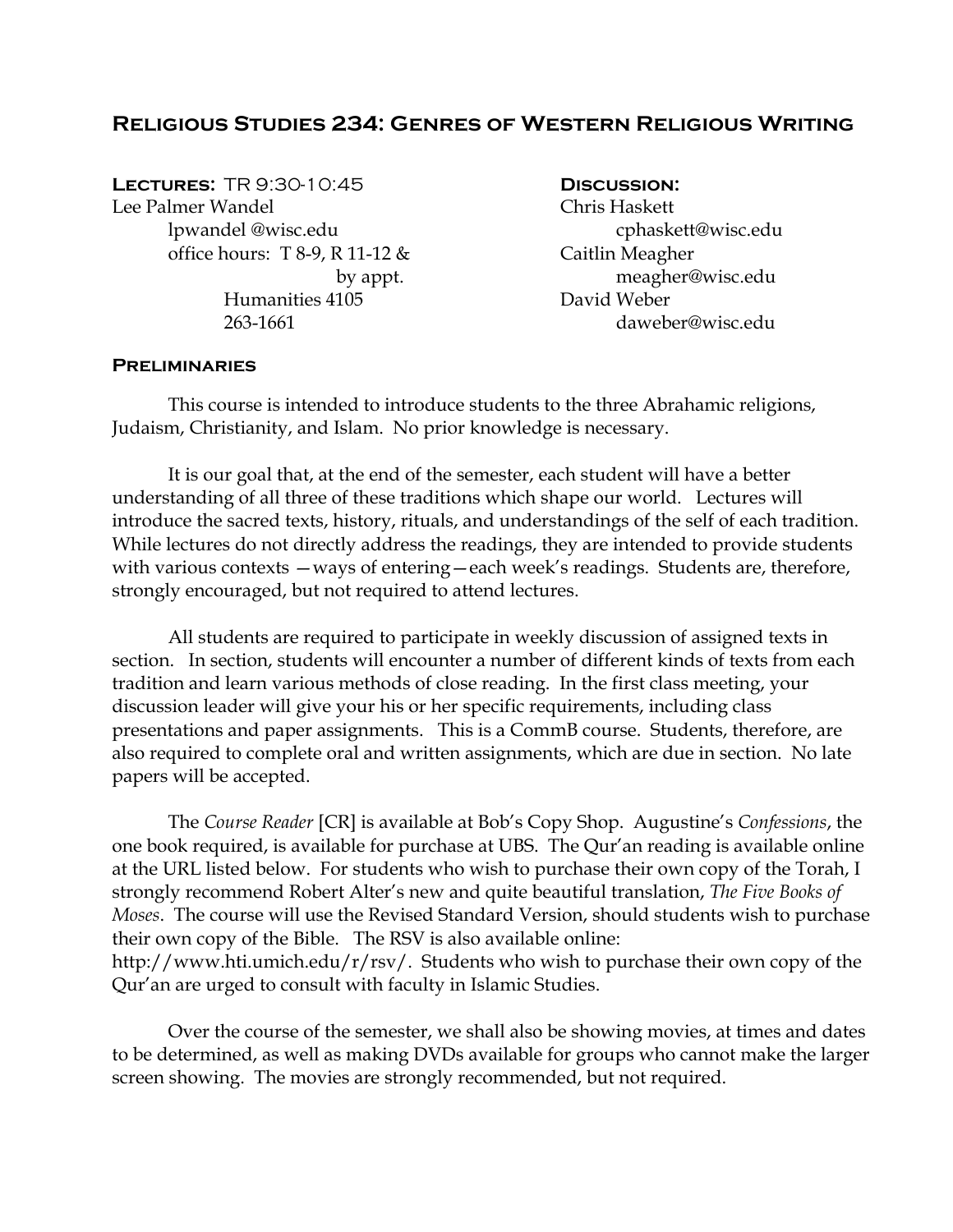## **Lectures and Reading Assignments:** 5769/2008/1429

|                                                                                                                        | Week 1: "Religions of the Book"                                                                                                                                      |                                 |
|------------------------------------------------------------------------------------------------------------------------|----------------------------------------------------------------------------------------------------------------------------------------------------------------------|---------------------------------|
|                                                                                                                        | 1/22 "Religion"                                                                                                                                                      | Tu B'shevat                     |
|                                                                                                                        | 1/24 Sacred Texts                                                                                                                                                    | $1/25$ Conversion of St. Paul   |
| Week 2: The Written Torah: The Five Books of Moses<br>1/29 The Torah<br>1/31 What does Rashi say? Practices of Reading |                                                                                                                                                                      |                                 |
|                                                                                                                        |                                                                                                                                                                      |                                 |
|                                                                                                                        | Reading: CR: selections from Genesis, Exodus, Leviticus, and Deuteronomy                                                                                             | $2/2$ $C$ and lemas             |
|                                                                                                                        | Week 3: The Oral Torah: The Sayings of the Fathers (Mishnah)<br>The Architecture of Time<br>2/5                                                                      | Shrove Tuesday<br>Ash Wednesday |
|                                                                                                                        | 2/7<br>History and the Torah                                                                                                                                         |                                 |
|                                                                                                                        | Reading: CR 43-61: selections from the Mishnah<br>Movie: "Ushpizin"                                                                                                  |                                 |
| Week 4: Christianity                                                                                                   |                                                                                                                                                                      |                                 |
|                                                                                                                        | 2/12 "The Word Made Flesh"<br>2/14 Jesus Among the Jews, Paul Among the Gentiles                                                                                     |                                 |
|                                                                                                                        | Reading: CR 63-77: The New Testament: Readings from Luke, Matthew, John,<br>and Revelation                                                                           |                                 |
| Week 5: The "Bible"                                                                                                    |                                                                                                                                                                      |                                 |
|                                                                                                                        | 2/19 The Formation of the Canon<br>2/21 Augustine's Bible, Luther's Bible                                                                                            |                                 |
|                                                                                                                        | Reading: CR 78-95: The New Testament: Readings from Romans,<br>I Corinthians; and from Martin Luther's Preface to Romans<br>Augustine, Confessions, VIII. xii. 29-30 |                                 |
| Week 6: Islam                                                                                                          |                                                                                                                                                                      |                                 |
|                                                                                                                        | 2/26 The Prophet Mohammed<br>$2/28$ The Qur'an                                                                                                                       |                                 |
| Reading: http://www.hti.umich.edu/relig/koran<br>Surahs 1, 2, 4, 23                                                    |                                                                                                                                                                      |                                 |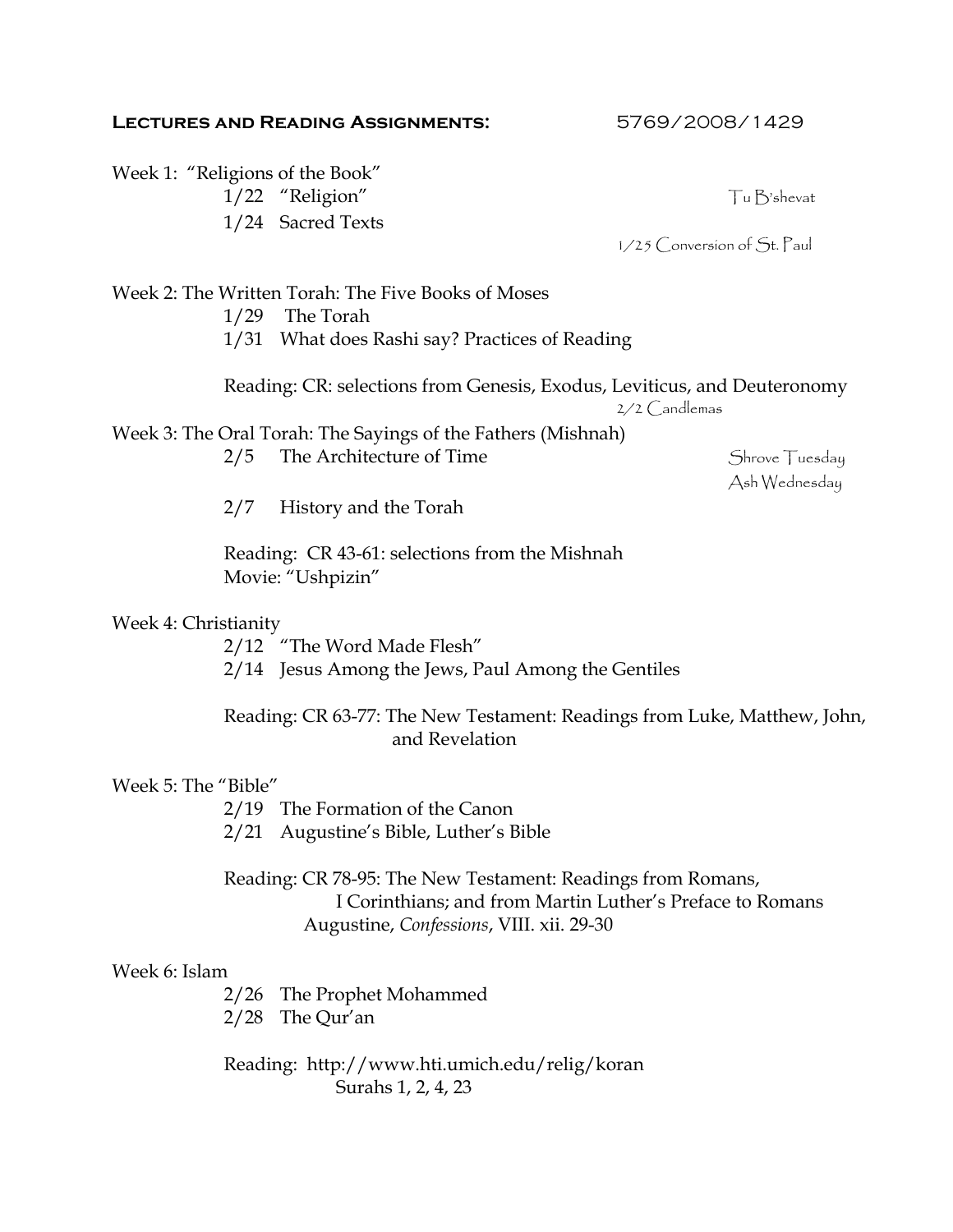Week 7: The Qur'an and Hadith

3/4 Hadith

3/6 Law and Purity

Reading: CR 97-109: selections from the Hadith Movie: "Islam: Empire of Faith"

3/9 Passion Sunday

Week 8: Jewish Identity

3/11 Diaspora 3/13 A Jewish Life in the Twelfth Century: Maimonides

Reading: CR 111-149: Ethical Wills

## March 15-23 Spring Break

 3/16 Palm Sunday 3/20 Maunday Thursday 3/23 Easter

Week 9: Christian Identity

3/25 "converso" 3/27 "The Two Cities"

Reading: Augustine, *Confessions*: Books I-II, VIII

Week 10: Muslim Identity

4/1 How Does One Become Not Muslim?

4/3 Mecca

Reading: CR 151-195: selections from *One Thousand Roads to Mecca*

### Week 11: Culture: Places of Worship

- 4/8 The Architecture of Worship
- 4/10 Orientations and Exile

Reading: CR198-210: Psalms 23-24, 120-134, Mohammed's Last Sermon

## Week 12: Culture: Acts of Worship

- 4/15 Enacting Faith
- 4/17 Rituals

[visit and report upon one worship service] April 20-27 Pesach